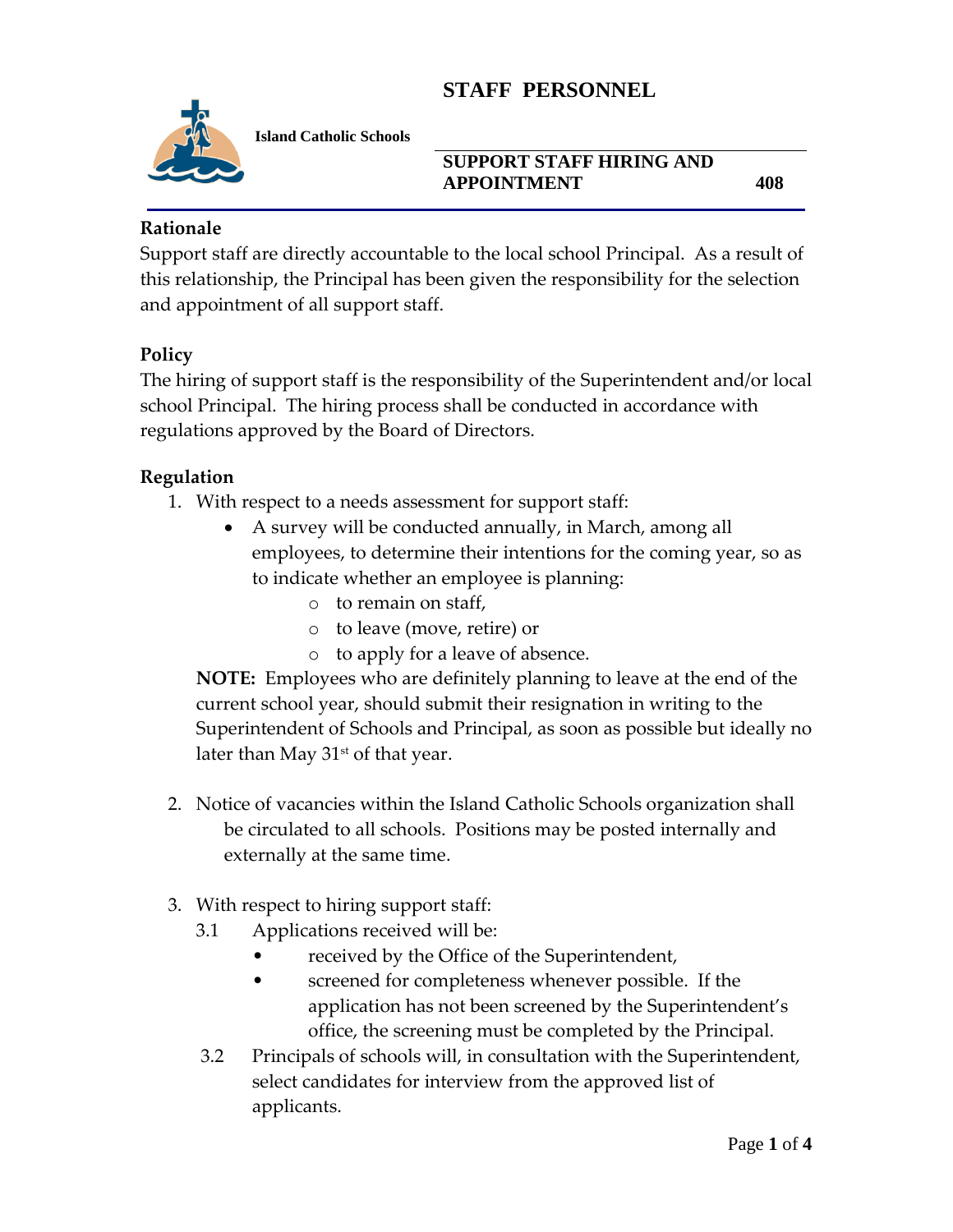

**Island Catholic Schools** 

### **SUPPORT STAFF HIRING AND APPOINTMENT 408**

3.3 Interviews will be conducted by a selection committee comprised of the school Principal, parish priest or representative, a member of the Local School Council and others deemed necessary by the Principal.

(NOTE: Selection Committee for Out of School Care positions can be comprised of the Early learning Centre Manager and the Principal.)

4. With respect to character and religious affiliation:

The applicants in contact with students should:

- o be a baptized Catholic
- o display exemplary character and a faithful fulfillment of religious practice common to all members of the Catholic faith, display a willingness to support the religious program, as approved by the Bishop of Victoria,
- o have completed a program of religious education acceptable to the diocesan authority, or agree to complete the requirements of the diocesan faith formation program for employees within the first two years of employment,
- o be willing to take the necessary steps to upgrade or maintain a level of religious knowledge and understanding appropriate to an employee working in a Catholic school.

(see Section 7 with reference to applicants of other faith denominations)

5. With respect to health:

The applicant must:

- be in good health, sufficient to perform his/her duties as required
- be prepared to provide a copy of a recent medical examination, if requested.
- 6. An interview questionnaire, job description for the position and minimum criteria will be prepared by the Superintendent or Principal and made available for the selection committee.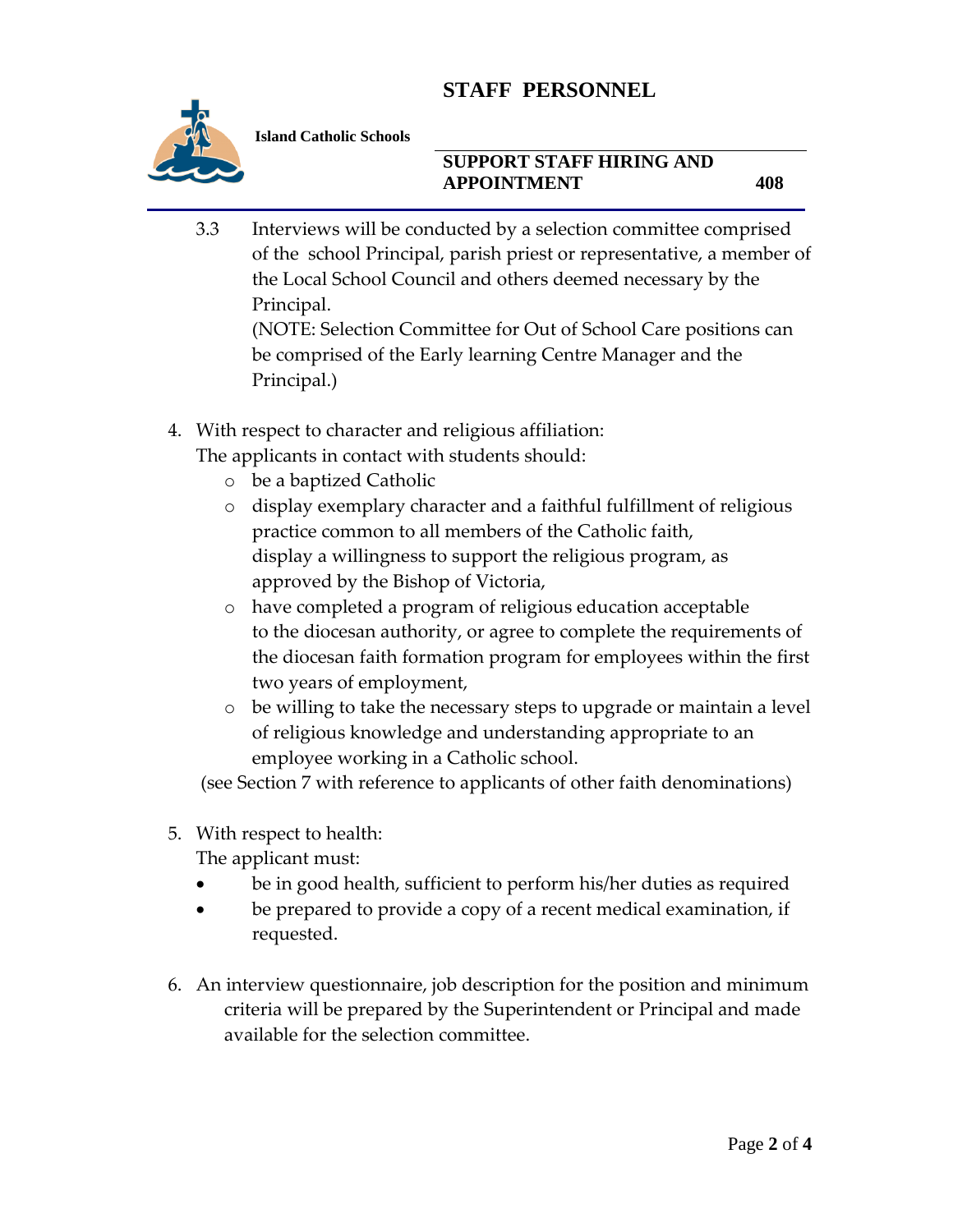

#### **SUPPORT STAFF HIRING AND APPOINTMENT 408**

The following factors should be taken into consideration in interviewing applicants for positions:

- if the position requires the person to be in direct contact with students, the applicant should be a practicing Catholic, i.e. baptized and an active member of a Catholic parish community,
- suitability of the applicant for the position with respect to:
	- o position and assignment
	- o present and future needs of the school,
	- o training, experience, and academic background suitable to the position,
- voice, fluency, correct usage and enunciation of language,
- suitability of the applicant to fit into:
	- o the general pattern of the school and the school system,
	- o the school and school system's objectives and philosophy
	- o relationship with students and staff,
- References received from the applicant's previous employer and one other reference from a person able to attest to the applicant's professional and/or personal qualities,
- references from a supervisor, accompanied by copies of performance appraisal reports and
- recommendation from the applicant's parish priest and/or another priest or religious person able to provide information on the candidate's recent faith practice.
- 7. Applicants of Other Faith Denominations

Every effort must be made to employ Catholic persons. Experience has found that on occasions it is necessary to employ persons who are not of the Catholic faith. Local School Councils, must, in such instances, respect the freedom of conscience of an employee who is not an adherent of the Catholic faith and who has so advised the Council before acceptance of employment. It is important that the successful applicant be willing to support students in learning about the teachings and practices of the Catholic faith. Before an offer of employment can be made, approval is required from the Superintendent in consultation with the Bishop of Victoria or his designate.